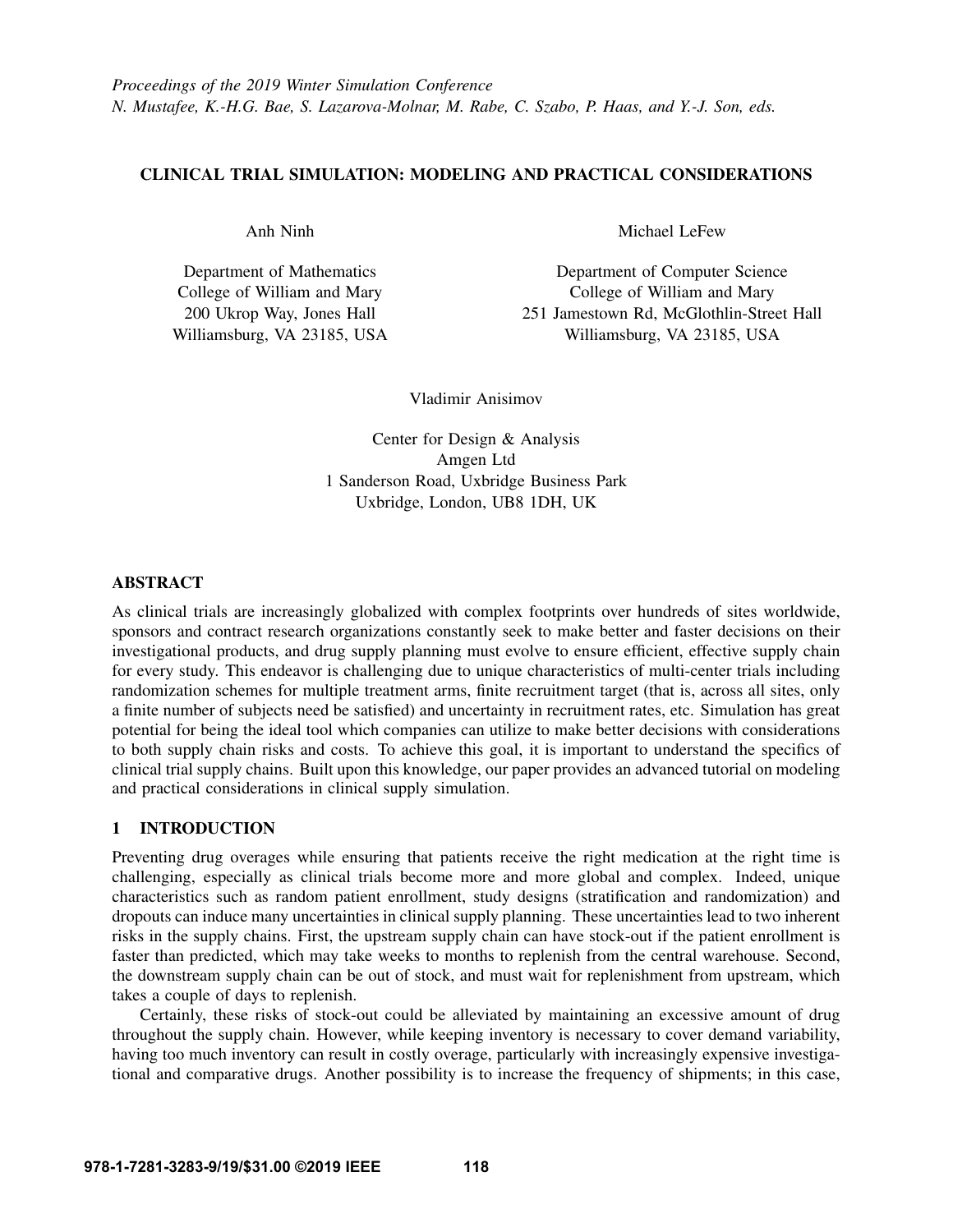shipping costs may become a major drain on resources. Thus, to better mitigate the aforementioned risks, it must be a joint effort between transportation logistics and inventory allocation.

For decades, common approaches to drug supply planning employed by pharmaceutical companies have involved largely deterministic calculations using averages and different ad hoc techniques (Anisimov 2009), while uncertainty is not modelled explicitly. In recent years, some companies have advocated the use of simulation for patient recruitment and drug supply planing. But, this undertaking is only outlined in white papers with no technical details (Bonate 2000; Holford et al. 2010).

In the academic literature, there exist a few simulation models (Peterson et al. 2004; Abdelkafi et al. 2009; Chen et al. 2012) that address the challenges in clinical supply planning. The first paper is due to Peterson et al. (2004). The authors searched for acceptable trigger and order-up-to levels at sites while controlling the risk of stock-out. They assume that throughout recruitment, patient arrivals follow stationary Poisson processes with known rates. This assumption is restrictive and has certain drawback since estimation of site enrollment rates before trial commencement tends to be inaccurate (see, e.g., Patel et al., 2014). Further, brute-force Monte Carlo simulation can be computationally expensive and known to be unscalable in high dimensions. To tackle this issue, Anisimov (2009, 2010) incorporated advanced statistical modeling of patient recruitment and prediction into the process of supply planning. In particular, using the Poisson-Gamma recruitment model, he generated predictions on the number of randomized patients and then computed the respective amount of supply to cover demand at some given risk level. However, these papers mainly focus on the tactical planning phase, while operational details have not been explored.

The combination of Poisson-Gamma demand and multi-echelon inventory model has been applied in other contexts. Specifically, our problem setting is somewhat related to previous work done for service parts where inventory is reviewed continuously in time. For a thorough review, we refer the readers to Zipkin (2000) and Muckstadt (2005). One seminal work in this stream of research is by Sherbrooke (1968) on managing inventory for recoverable items for the United States Air Force. Due to the unknown compound Poisson demand rates, the author used a Gamma prior on the mean demand rate and proposed an approximation procedure for the distribution of backorders at the base-depot in a two-echelon distribution system when one-for-one ordering policies are used. Notable improvement upon this approximation is the two-moment approximation by Slay (1984) who proposed a recursive formula for computing the mean and variance of the number of expected backorders. All aforementioned work focusing on one-for-one ordering policies and batch ordering policies, which account for economies of scale, have drawn limited attention.

Poisson-Gamma demand, in connection with periodic review policy and multi-echelon model, was investigated by Zacks, Fennell (1972, 1974) and Zacks (1974). The authors presented the asymptotically optimal inventory allocation for a two-echelon multi-station system to minimize the total expected discounted cost of ordering for any finite planning horizon, while assuming the lead-time is the same across locations. Regardless of the type of inventory control systems (continuous or periodic review), there exists no extension for general multi-echelon systems with demand updates. Moreover, service level constraints on the basis of Poisson-Gamma demand have never been studied in the literature. Most importantly, the existing models all consider an infinite time horizon with unlimited resupply opportunities where demand must be satisfied as much as possible.

The drug supply planning in clinical trials calls for a new variation of the Bayesian multi-echelon inventory models where we only need to satisfy a target number of demand from all downstream locations. In particular, this feature gives rise to a transient supply chain which terminates when the recruitment target is reached (see Section [2\)](#page-2-0) and, consequently, brings significant changes to classical inventory models (1) the inventory policy needs to be time-dependent (2) service levels cannot be evaluated in steady-state. Another level of complexity is due to block randomization when each patient is assigned to different treatment arms given by a pre-generated list. Because of these unique characteristics, we are not aware of any existing model in multi-echelon inventory research that can be applicable to this class of problems. In this paper, we focus on development of a decision-making tool using multi-echelon inventory models to incorporate the unique features of multi-center clinical studies.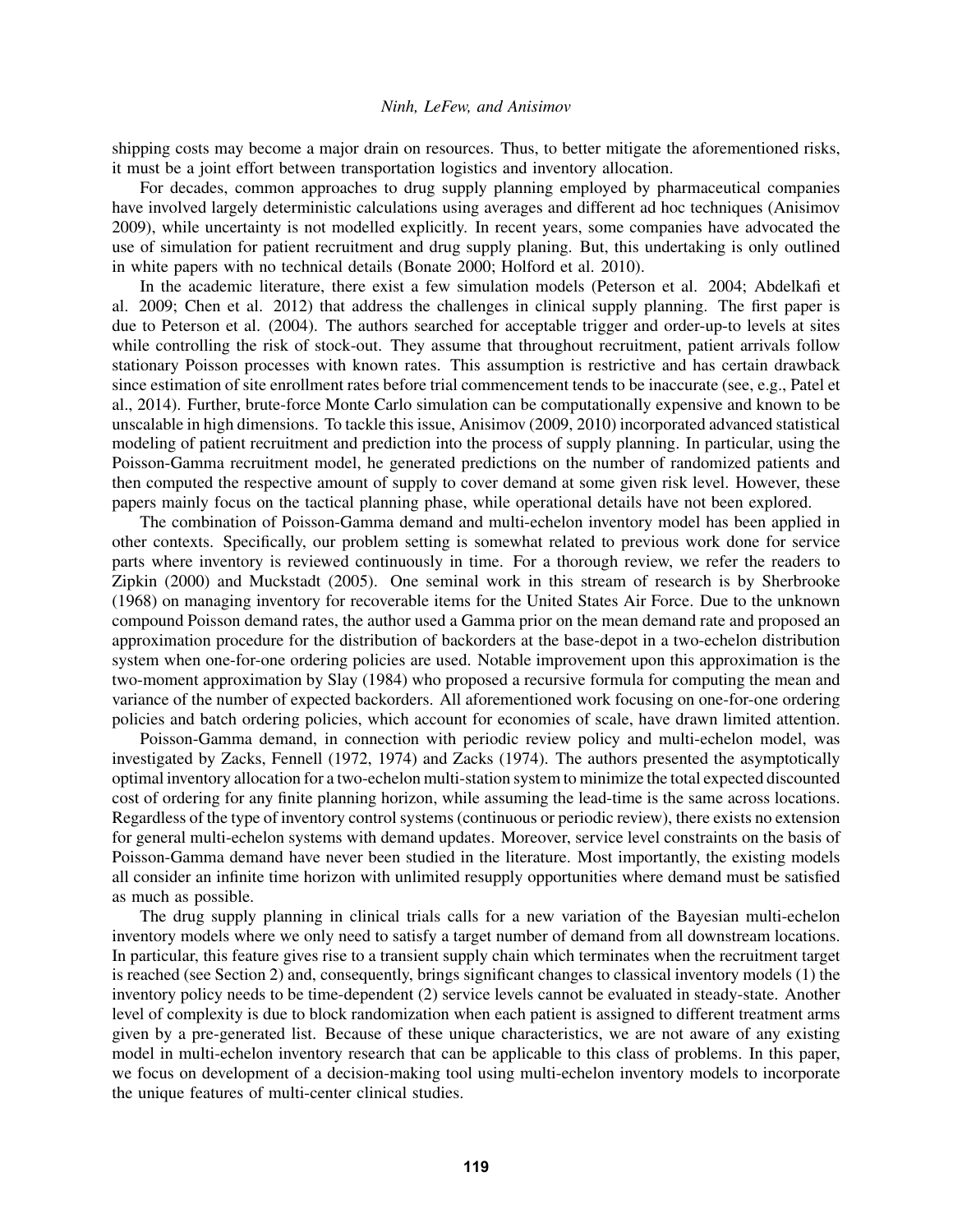The remainder of this tutorial is organized as follows. In Section 2, we present an overview of clinical trials, explaining key challenges for supply planning process, and outline a simulation framework with demand updates and respective inventory control. In Section 3, we provide a brief description of the Poisson-Gamma model and emphasize its suitability to modeling of patient recruitment in clinical trials. In Section 4, we discuss the multi-echelon structure of the supply network and point out suitable inventory policies for different randomization schemes. In Section 5, we highlight unresolved research questions and possible extensions of clinical trial supply planning.

## <span id="page-2-0"></span>2 CLINICAL TRIAL OVERVIEW

The drug development process involves an extended sequence of steps, including discovery and development, animal trials, clinical trials, the Food and Drug Administration (FDA) review, as well as post-market safety monitoring. Coupled with many risks and uncertainty, it can take many years and a significant expense to bring a new drug to market. This figure could be up to \$ 2.6 billions according to an estimate released by the Tufts Center for the Study of Drug Development (see, e.g., Avorn 2015). Clinical trials alone constitute nearly one half of costs for the development process.

Clinical trials, as mandated by FDA, are designed to evaluate the effectiveness and safety of drugs or medical devices. They are done in four primary phases. Phase I tests the drug on healthy volunteers or people with the disease/condition for dose-ranging. Phase II further tests the drug on patients for efficacy and side effects. Phase III aims to provide the definitive assessment on the efficacy results from a large group of patients, and to monitor adverse effects of the treatment. Assuming success in Phase III, a drug is approved for commercialization and then Phase IV is put in place for safety surveillance to help detect any rare or long-term adverse effects.

As clinical trials are increasingly globalized with complex footprints over hundreds of sites worldwide, sponsors constantly seek to make better and faster decisions on their treatments, and drug supply planning must evolve to ensure efficient, effective supply chain for each and every study (Rowland and McMahon 2004; Thiers et al. 2008). Despite the increasing effort to reduce wastage in the industry, a recent statistic from 200 clinical trials shows that clinical supply overage remains high at 62% (Durr 2017). This is especially undesirable since spending by pharmaceutical companies is already under public scrutiny due to rising drug prices. In contrast, clinical supply shortages could delay the time-to-market of the candidate, jeopardizing patent exclusivity and associated revenue.

The global clinical trial supply chains are complex and span many regions and countries. In particular, clinical supplies need to be stocked, shipped, replenished through a multi-echelon network of central, regional depots, and local sites. Under enrollment uncertainty, it is critical to ensure that inventory be produced in sufficient quantity to meet demand, and be properly positioned in the supply chain to satisfy incoming patients. In what follows, we highlight key challenges in drug supply planning process faced by sponsors and clinical research organizations (CROs).

### 2.1 Unique Characteristics of Clinical Trial

Drug supply planning for multi-center trials is posed with many challenges due to unique features in clinical studies including unknown demands in patient recruitment, block randomization designs, and enrollment stopping rules. A brief explanation on these concepts follows.

- (C1) *Unknown recruitment rates:* Consider a trial where the recruitment starts in a clinical center when this center is initiated and there are no patients waiting for the trial before the study begins. In real trials, the recruitment rates vary across the centers and cannot be predicted with certainty.
- (C2) *Block randomization designs:* Randomization is one of the key elements in a clinical trial design. It is carried out with the purpose of allocating patients to treatments randomly, preserving study blindness and achieving balance in the number of patients on treatment arms. The choice of randomization affects the power of statistical tests and the amount of drug supply required to satisfy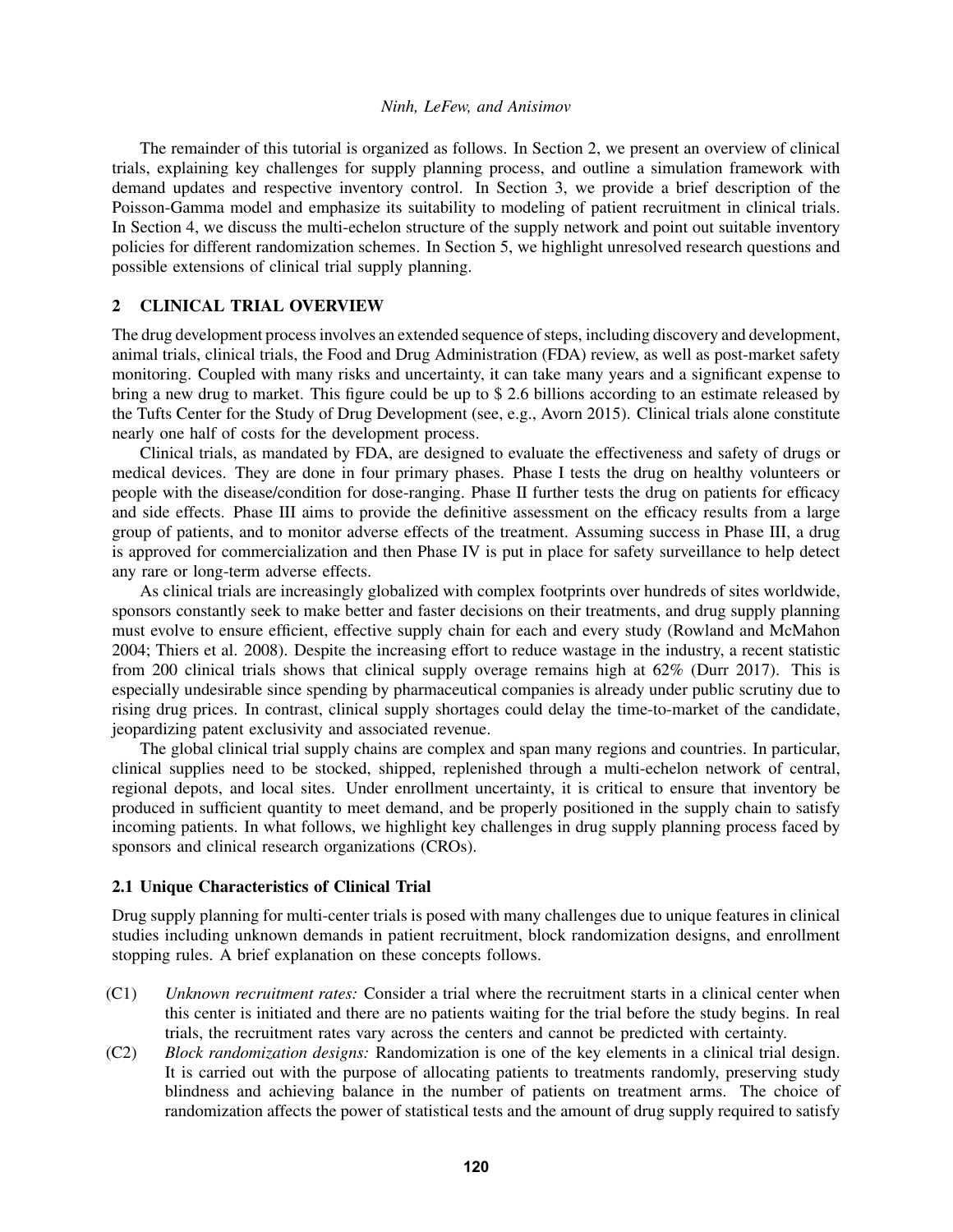patient demand. The properties of imbalance caused by using permuted block randomization were studied in Anisimov (2011), Anisimov et al. (2017).

(C3) *Enrollment stopping rules:* In clinical trials, a common stopping rule is based on predefined recruitment target, *S*, which is the necessary sample size for the study. The calculation of the sample size requires the combined knowledge of experienced biostatisticians and physician-researchers. It is an essential part of protocol design and must be specified prior to trial commencement. Once the target is reached, recruitment is closed, and no more patients will be enrolled in the trial.

To mitigate the aforementioned challenges, a recent survey of pharmaceutical executives conducted by Pharma IQ (see, Jacob and Jaucot 2018) emphasizes the importance of patient enrollment prediction to supply planning. Indeed, to alleviate risk of running out of stock due to poor demand forecasting, study sponsors tend to overproduce and oversupply depots and centers. Despite a variety of modeling choices for patient recruitment modeling (see, e.g., Heitjan et al. 2015; Anisimov 2016), there seems to be a disconnect between demand forecast and supply planning for multi-center trials. Thus, this tutorial aims to provide an operational planning framework for drug supply in multi-center trials, driven by advanced stochastic modeling of patient recruitment, to balance key important metrics (KPI), that is, to reduce the amount of unused drug while maintaining an acceptable level of stock-out risk for any patient.

# 2.2 Supply Chain Considerations

In the literature, clinical supply decisions are often calculated based on the assumption that the patients' arrival rates are known (see, e.g., Fleischhacker et al. 2015; Zhao et al. 2018). A potential drawback to this approach is that inaccurate estimates on arrival rates will almost surely lead to poor supply planning. With the newly developed Bayesian approach for patient recruitment modeling by Anisimov and Fedorov (2007) and Anisimov (2009, 2011), we can have a much better plan for clinical supply since estimates on arrival rates are progressively improved over time. Further, the Bayesian approach can enable seamless translation to drug supply prediction via closed-form formulas and, hence, giving rise to an analytic-based simulation.

- *Poisson-Gamma model:* The Poisson model is used in conjunction with a gamma distribution of the recruitment rates and can be viewed as a mixed Poisson model in the empirical Bayesian setting. This approach allows modeling of complex demand in clinical trials and has been validated on large-scale studies (see, e.g., Anisimov and Fedorov 2007). In particular, it can capture the variation in recruitment over time and in recruitment rates between centers.
- *Dynamic inventory policy:* The finite patient horizon brings about the "end-of-horizon" effect, that is, as soon as the target number of patients is met, all future demand vanishes. This effect calls for a dynamic inventory policy based on the stage of recruitment, in that the stock levels should decrease towards the end of recruitment. Poisson-Gamma model facilitates planning at the initial stage based on prior estimate of recruitment rates and allows efficient learning of demand over time and Bayesian re-estimation of recruitment rates as real recruitment data becomes available.

Besides the previously mentioned considerations, there might be other aspects pertaining to a study that could be included in the simulation. For example, patients' visit schedule, expiry dates, etc. can also affect supply planning. These details are provided in the study protocol, i.e., a document that "describe the objectives, design, methodology, statistical considerations and aspects related to the organization of clinical trials" (Guideline for Good Clinical Practice 2001). For more information on clinical trials, we refer the reader to ClinicalTrial.gov, which is one of the largest clinical trials database, holding registrations from over 230,000 privately and publicly funded trials worldwide.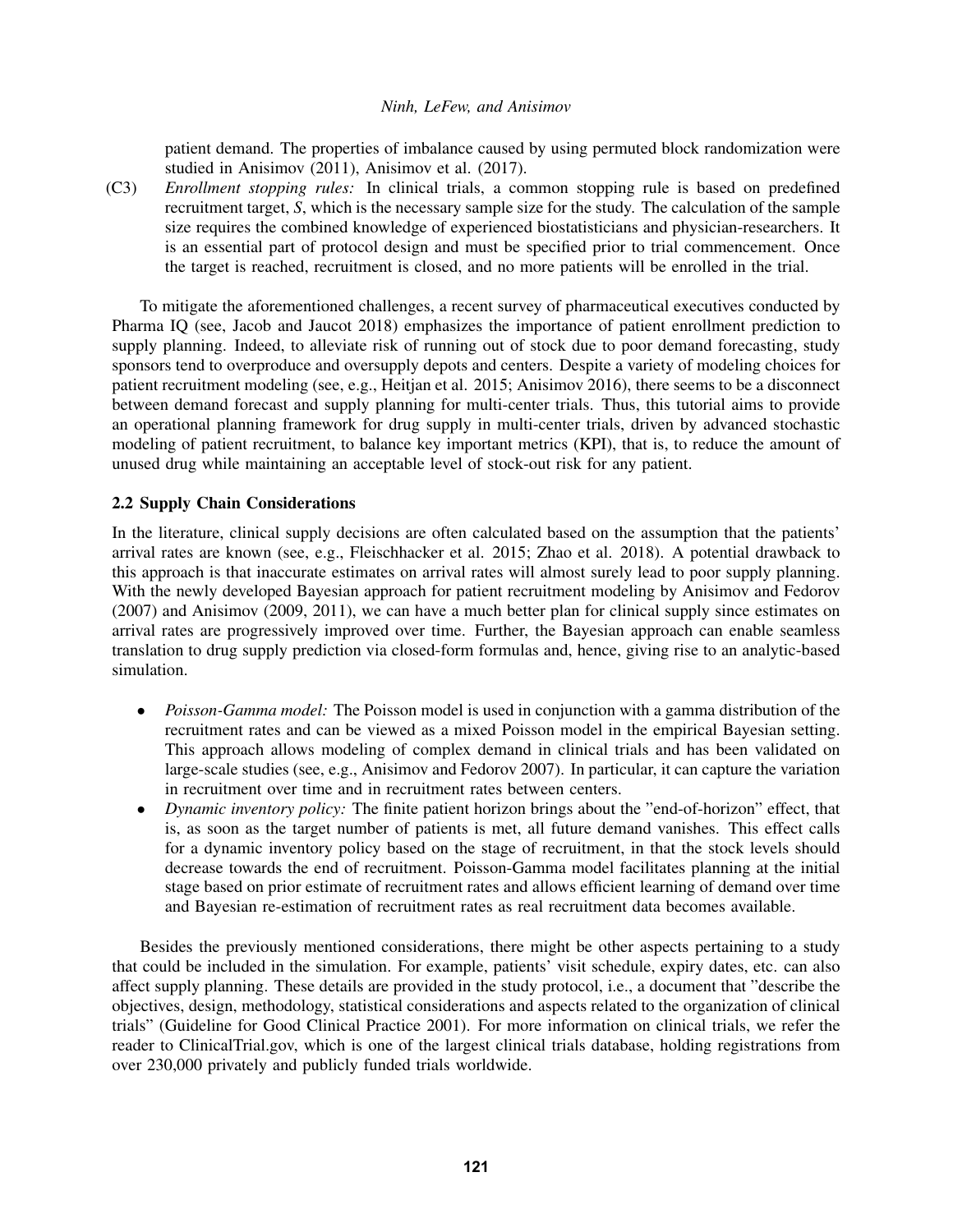## <span id="page-4-0"></span>3 PATIENT RECRUITMENT MODELING

To properly plan for drug supply in a multi-center trial, it is crucial to understand the stochastic model of recruitment modeling. Poisson–gamma model offers a very convenient, flexible and realistic approach. It has been validated (Anisimov and Fedorov 2007; Anisimov 2009; Minois et al. 2015, 2017; Minois et al. 2017) for many real trials with large enough numbers of centres for reliable validation results ( $> 10$ ). In addition, this model allows accurate prediction of drug supply demand at both the design and later stage of a clinical trial utilizing data collected at some interim time. Note that there exists other models for global enrollment for large trials such as the Brownian motion models (Lai et al. 2001; Zhang and Lai 2011; Heitjan et al. 2015); however, these models are not suitable to model enrollment in individual centers (Anisimov 2016), which is much needed in supply planning so that inventory levels can be calculated for a given risk level. Thus, in what follows, we focus on the Poisson-Gamma model.

### 3.1 Poisson-Gamma Model

Consider a multi-center trial in which *S* patients (the sample size) must be recruited by *M* clinical trial sites with location index set  $M = \{1, 2, ..., M\}$ . It is well-known (see,e.g, Senn 1997,1998; Anisimov and Fedorov 2007) that the patient recruitment process in center  $m \in \mathcal{M}$  can be described by a Poisson process with some generally unknown rate  $\lambda_m > 0$ . Note that these centers may have different recruitment rates depending on the type of center, the size of patient population in the regions and other factors. Further, because  $\lambda_m$ 's are unknown, one may need to use historical data from previous studies to provide estimates of the recruitment rates in the centres yet to be initiated and then update them as more information becomes available.

Using a Poisson-gamma model (see, e.g., Anisimov, Fedorov, 2007, Anisimov et al., 2007, Anisimov, 2009), we can model the variation in the recruitment rates by first assuming that the rates  $\lambda_m$ , ( $m \in M$ ) are drawn from a random mixing distribution with only a small number of parameters. Gamma distribution is a perfect choice since it is conjugate to the Poisson distribution. The probability density function (pdf) of the Gamma distribution is given by

$$
p(x, \alpha, \beta) = \frac{e^{-\beta x} \beta^{\alpha} x^{\alpha - 1}}{\Gamma(\alpha)},
$$
\n(1)

where  $\alpha, \beta$  are some known parameters (shape and rate parameters). This means that the mean rate is equal to  $\alpha/\beta$ , and the variance is equal to  $\alpha/\beta^2$ ; hence,  $1/\sqrt{\alpha}$  is the coefficient of variation.

Using a Poisson-Gamma model allows one to predict the behavior of the recruitment in the regions at different stages of the study. Consider prediction of the recruitment for the duration of the recruitment period at the study start. Assume that all centers are initiated simultaneously when the study commences. In region  $I_s$  with  $M_s$  centers, let  $N_m$  be the total number of patients arrive at centre  $m$  and designate  $N_I = \sum_{m \in I_s} N_m$  as the total number of patients which have arrived to region  $I_s$  when the study reaches the sample size. Consider the respective total recruitment rates in region *I<sup>s</sup>* and of the global process, denoted by  $\lambda(I_s)$  and Λ, defined as

$$
\lambda(I_s) = \sum_{m \in I_s} \lambda_m, \ \Lambda = \sum_{m=1}^M \lambda_m. \tag{2}
$$

Note that for fixed rates  $\lambda_m$  the number of patients which have arrived in region  $I_s$ ,  $N_{I_s}$ , has a binomial distribution with parameters  $(S, p(I_s))$ , where  $p(I_s) = \lambda (I_s)/\lambda$ . However, as in the framework of a Poisson-Gamma model,  $\lambda_m$  are gamma distributed with parameters  $(\alpha, \beta)$ , thus the rates  $\lambda(I_s)$  and Λ are also gamma distributed with parameters  $(\alpha M_s, \beta)$  and  $(\alpha M; \beta)$ , respectively. This implies that  $p(I_s)$  has a beta distribution with parameters  $(\alpha M_s, \alpha (M - M_s))$  and, consequently,  $N_{I_s}$  has a beta-binomial distribution with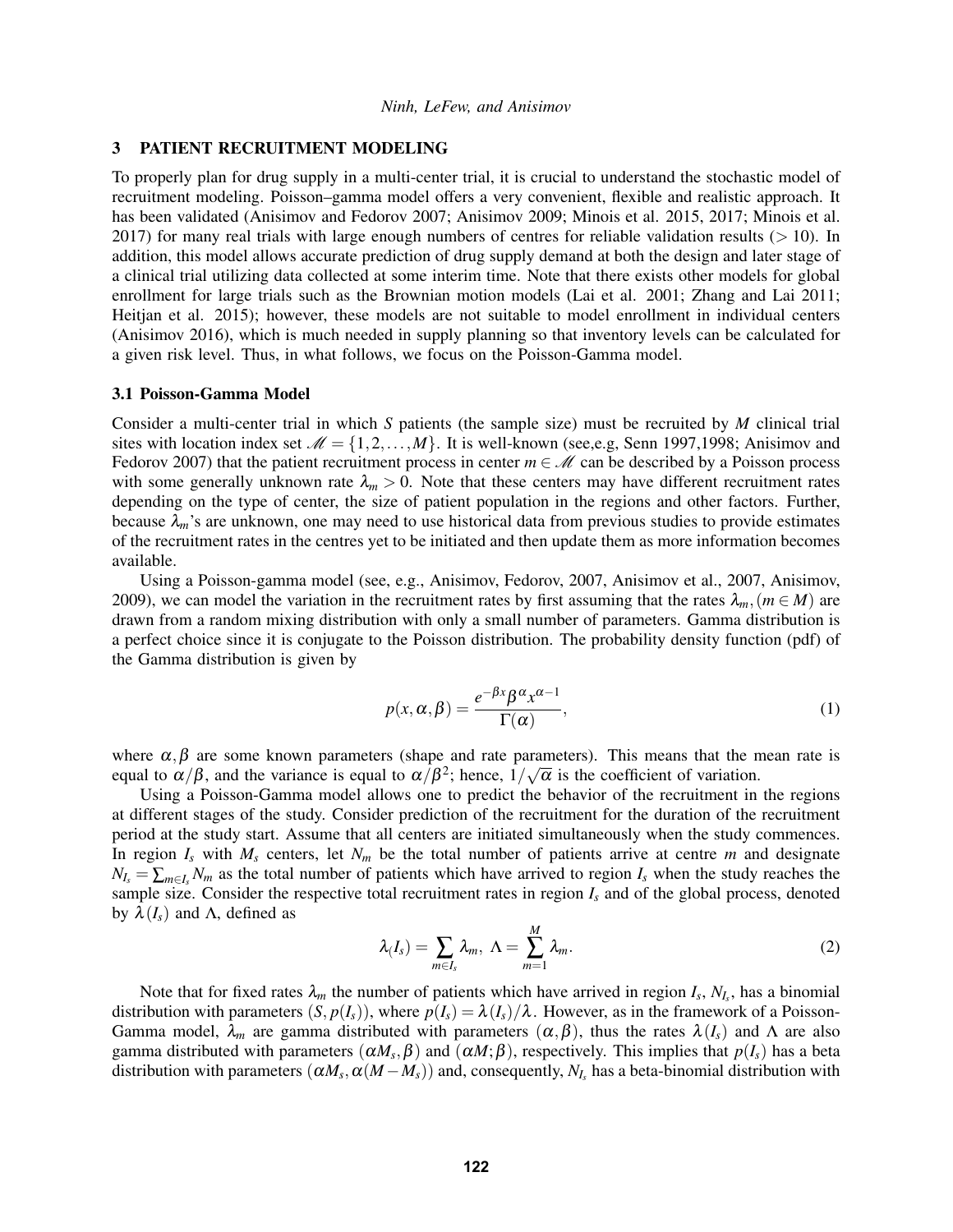probability mass function given by

$$
P\{N_{I_s}=n_{I_s}\}=\binom{S}{n_{I_s}}\frac{B(\alpha M_s+n_{I_s},\alpha(M-M_s)+S-n_{I_s})}{B(\alpha M_s,\alpha(M-M_s))},\qquad \qquad (3)
$$

where  $B(a,b) = \int_0^1$  $x^{\alpha-1}(1-x)^{b-1}dx$  is a beta function. To this end, designate

$$
P\{N_{I_s} = n_{I_s}\} = p(S, M, M_s, \alpha, n_{I_s}).
$$
\n(4)

#### 3.2 Prediction of Ongoing Recruitment

Assume that the clinical trial has reached some intermediate time point  $\tau$  and denote by  $\kappa_m(\tau)$  the number of patients arrived at center *m* up to now. Let  $\tau_m$  be the length of the operating period of center *m*. Our aim is to construct the prediction of the remaining recruitment time using the interim data  $\{\kappa_m(\tau_m), \tau_m, m \in \mathcal{M}\}\.$ 

Given the number of patient arrivals  $\kappa_m(\tau_m)$  and duration  $\tau_m$ , the total rate  $\Lambda$  has the same posterior distribution as

$$
\tilde{\Lambda}_1 = \sum_{m=1}^M \gamma(\alpha + \kappa_m(\tau_m), \beta + \tau_m).
$$
\n(5)

If all centers are initiated at the same time, then  $\tau_m = \tau$ , and  $\tilde{\Lambda}_1 = \gamma(\alpha M + \kappa, \beta + \tau)$  where  $\kappa$  is the total number of arrivals up to time  $\tau$ . This relation implies that the remaining time  $\tilde{T}$  can be simplified to the form below (see Anisimov and Fedorov 2007)

$$
\tilde{T} = \frac{\gamma(S - \kappa, 1)}{\gamma(\alpha M + \kappa, \beta + \tau)}
$$
\n(6)

This means that  $\tilde{T}$  has a Pearson type VI distribution.

To this end, note that random patient dropout may affect both the calculation of the sample size and the supply strategy. However, Anisimov (2009) and Anisimov et al. (2014) proved that dropout leads to an insignificant sample size increase compared to the averaged design, regardless of the randomization schemes.

### 4 DRUG SUPPLY MODELING

Section [4.1](#page-5-0) gives further details of randomized controlled trials necessary to proper supply planning. Next, Section [4.2](#page-6-0) reviews some basic inventory control models and discusses their relevance to clinical trial supply chains. Note that supply planning considers the trade-offs between overage cost, shipping costs and service levels. Finally, Section [4.3](#page-8-0) studies the impact of randomization schemes to supply planning.

### <span id="page-5-0"></span>4.1 Randomized Controlled Trials

Randomized controlled trials are often considered the "gold standard" for testing the safety and efficacy of drugs and treatments (see, e.g., Akobeng 2015). Randomization aims to ensure that patient populations are similar in test and control groups so that sound statistical inference can be made. A clinical trial is often blinded. It is called a double blind study if both patients and investigators are unaware of each patient's assigned treatment.

In a randomized controlled trial, when a patient arrives at a particular site, he/she is registered after a screening period and randomized to a treatment arm. A treatment arm can either be the target drug, an active comparator (e.g., a competitive therapy to treat the same condition as the investigative product), a placebo comparator (an inactive therapy), a sham comparator (an inactive therapy with identical look and feel to the active therapy to avoid unblinding the study), or no intervention. Specifically, there are two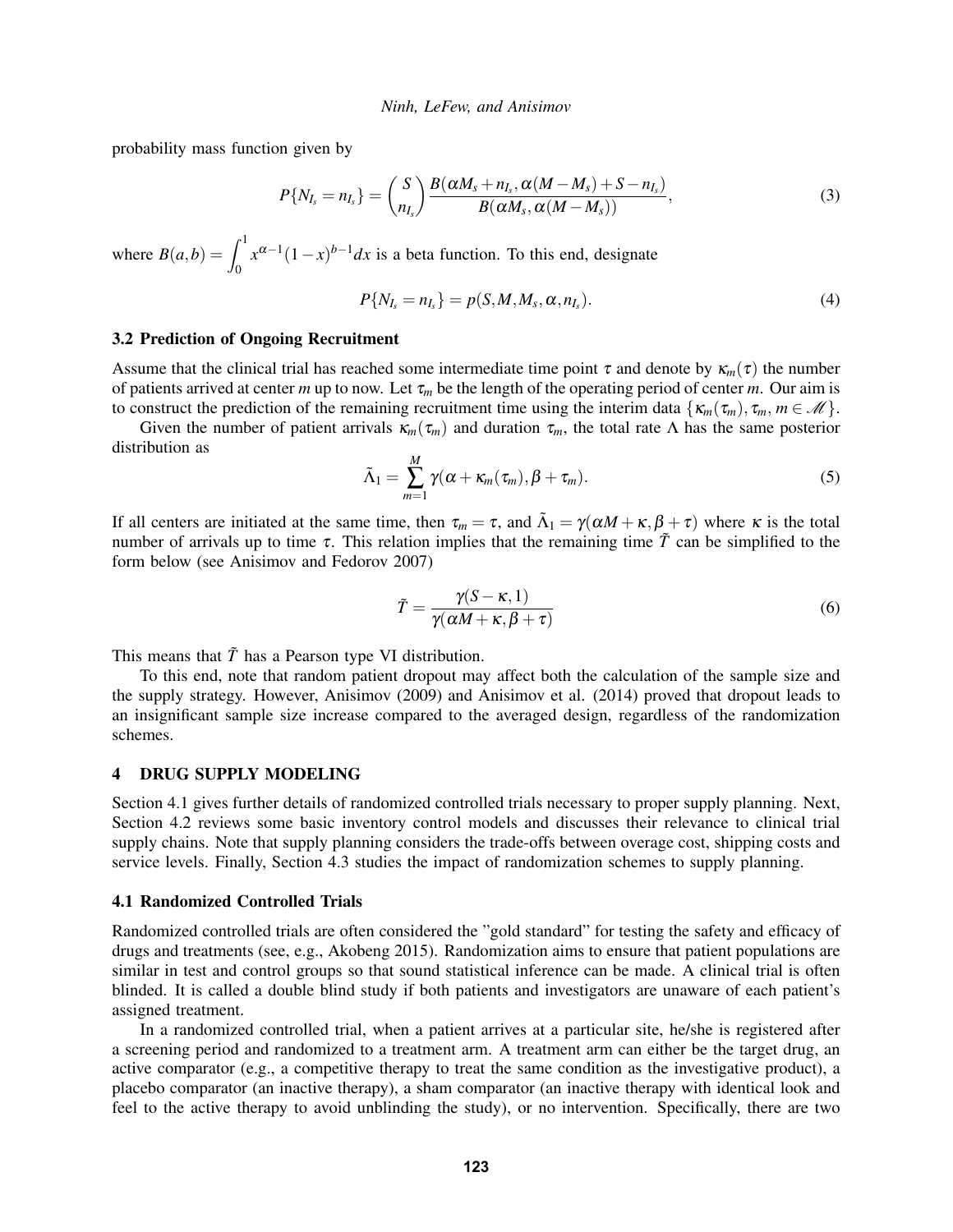randomization schemes that are most often used in practice: unstratified and center-stratified permuted block randomization. Unstratified randomization allocates patients to treatment arms based on independent randomly permuted blocks of a fixed size, regardless of the clinical center at which patients arrive. Centerstratified randomization allocates patients based on randomly permuted blocks for each clinical center. If drug inventories are available, the patient will be administered. Otherwise, that patient can either wait for a couple of days, or simply leave the system.

For example, suppose that the study has two treatment arms, denoted by  $a_1$  and  $a_2$ . If the size of each block is 4 and the proportion within each block is  $2:2$ , then there are 6 permuted blocks

<span id="page-6-1"></span> ${a_1,a_1,a_2,a_2}, {a_1,a_2,a_1,a_2}, {a_1,a_2,a_2,a_1}, {a_2,a_1,a_2,a_1,a_2,a_1,a_2,a_1}, {a_2,a_2,a_1,a_1}.$ 

In general, a clinical study may have *A* different treatment arms and the allocation within each block is specified by a tuple  $(k_1,..., k_A)$ . We refer to  $K = \sum_{a=1}^A k_a$  as the block size. Intuitively, drug supply modeling should be carefully considered for each of the aforementioned randomization schemes due to different levels of randomness regarding the number of patients assigned to treatment arms. In particular, unstratified randomization reduces the imbalance in the number of patients on all treatment arms, but increases the imbalance in regions and individual centers as compared to center-stratified randomization.

Note that besides randomization controlled trials, there are other types of trial design, for example, the innovative adaptive trial designs which allow modifications based on data accumulating within a study (FDA 2018). Adaptations can be done to sample size, treatment arm selection, etc. and can significantly impact supply planning. For example, if the sample size is increased, there is a potential need for additional drug supply (Gallo et al. 2006). Since adaptive trials are very distinct compared to randomized control trials, the tutorial in this paper focuses on the latter.

### <span id="page-6-0"></span>4.2 Inventory Control

A typical scenario of drug supply planning for a single study means that there is a central warehouse along with multiple country depots indexed by  $I_s$ . Each depot is associated with several local centers. Delivery time from a depot to a local center can be a few days. Delivery time from a central warehouse to a regional depot can vary up to a couple of months, depending on the country customs. The multi-echelon structure of the clinical trial supply chain network is illustrated schematically in Figure 1.

As previously mentioned, the random arrival of patients can be sufficiently modelled by the Poisson– gamma approach in Section [3.](#page-4-0) For simplicity, we can assume unlimited supply capacities so that the central warehouse has no stock-out. Thus, supply planning involves the positioning of drugs at each echelon and selection of the respective replenishment strategy for each location. At this point, we shall digress slightly to review basic inventory control models and discuss their relevance to clinical supply management. The impact of randomization schemes on drug supply will be explored in Section [4.3.](#page-8-0)

*Periodic review models.* The inventory position (on-hand inventory plus quantity on order minus backorders, if any) is reviewed at fixed intervals of time and an ordering decision is made after each review. In particular, at each review instant, enough can be ordered to raise the inventory position to a desired replenishment level *S*. This system is commonly used by companies not utilizing computer control (Silver et al. 1998) since it can be easily implemented. To avoid stock-out until the next order arrives, potentially caused by demand uncertainty during a review interval plus a shipping lead time, periodic review models often carry higher safety-stock compared to the one from continuous review models. The safety-stock level is computed based on the length of lead time, the stochasticity of lead time (constant or random) and specific service level requirement.

*Continuous review models.* In continuous review models, inventory level is assumed to be visible at any moment. An example policy that is widely used is the  $(r, Q)$  policy. In this policy, whenever the inventory level reaches the reorder point *r*, an order of size  $Q$  is placed to bring the inventory position to  $r + Q$ . Thus, there are two main decisions: the reorder point (when to order) and the order quantity (how much to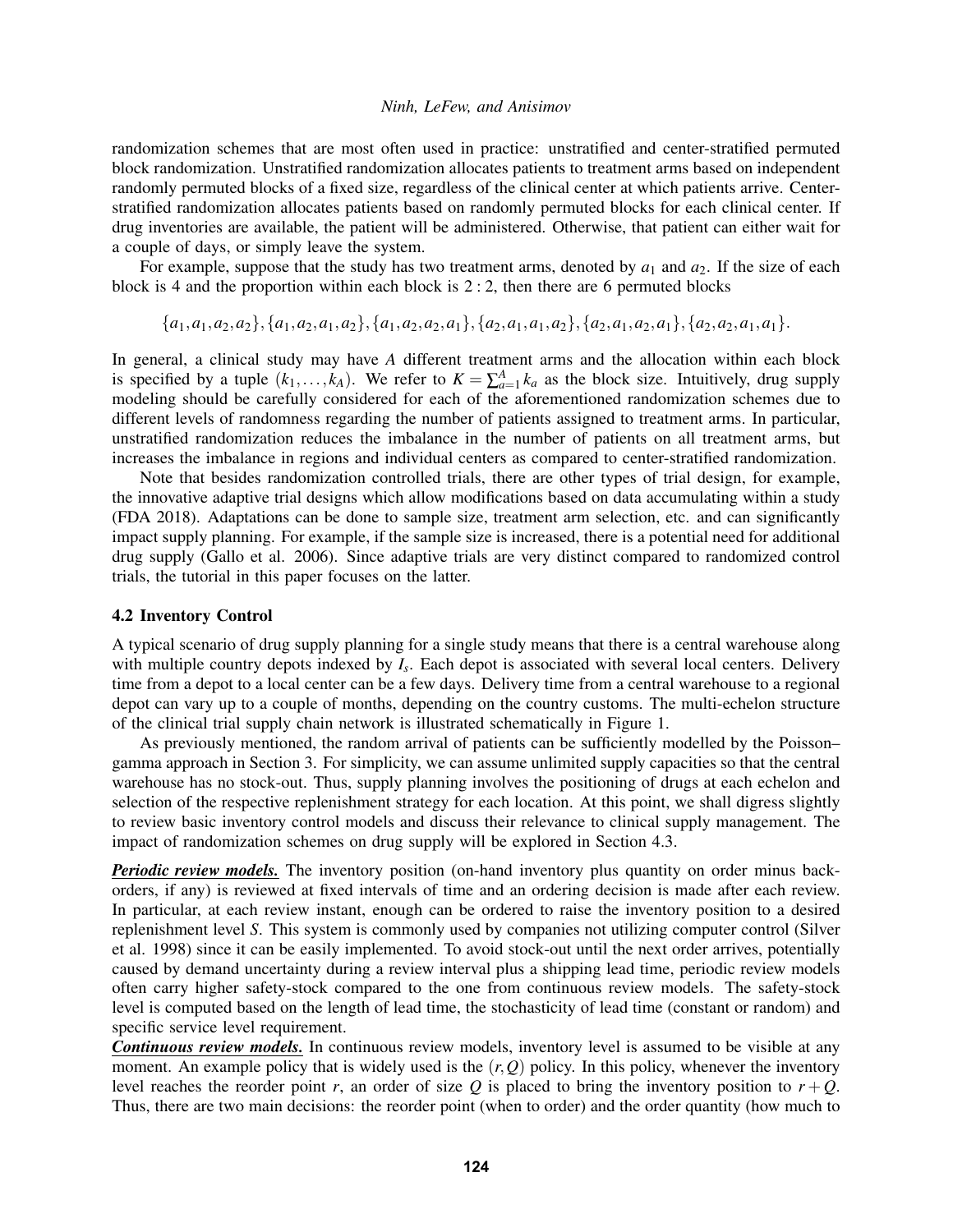

Figure 1: A general clinical trial supply chain.

order). These decisions should be made based on particular applications. For example, *Q* can be chosen using the economic ordering quantity (EOQ) quantity to balance shipping and holding costs. Intuitively, the larger the reorder quantity, the lower the shipping costs, but the higher the holding costs.

Periodic review models within the context of the multi-echelon research can be found in Clark and Scarf (1960), Federgruen and Zipkin (1984). For multi-echelon models where inventory is reviewed continuously in time, see reviews by Zipkin (2000), Muckstadt (2005), Simchi-Levi and Zhao (2012). One seminal work in this stream of literature is Sherbrooke (1968). The reader can also refer to the papers by Sherbrooke (1986), Graves (1985, 1986), Svoronos and Zipkin (1991), Axsäter (1990, 1993), Ravichandran (1995), Simchi-Levi and Zhao (2005), Simchi-Levi and Zhao (2012) and the references therein. For service constrained multi-echelon distribution systems, see Hopp et al. (1999), Caglar et al. (2004), Caggiano et al. (2007, 2009), Özer and Xiong (2008), Topan and Bayindir (2012). All are multi-echelon distribution (divergent) systems with stochastic demand, service level constraints, full backordering, deterministic lead times (may vary by location), no lateral shipments, and continuous review installation stock policies.

Given the realities of clinical trial supply chains and available technology, companies should select an appropriate inventory control model. In general, we can assume that

Assumption 1 (a) Inventory at each site is controlled by a continuous-review base-stock policy. A shipment is triggered every time a unit of inventory is dispensed at site (b) Inventory at each country depot is controlled by a continuous-review batch ordering inventory policy (*r*,*Q*). When the inventory position falls below *r*, the depot will trigger a replenishment order of size *Q*

Due to Interactive Response Technology (IRT) Services in modern clinical trials, the choice of a continuous-review inventory policy (1a and 1b) at sites and depots is appropriate. Note that IRT systems have the ability to facilitate drug randomization and supply in a blinded trial (Waters et al. 2010; Ruikar 2016). With it, both real-time inventory information can be maintained and automated shipments to replenish inventory can be triggered. While sometimes it will take multiple demands at a site to trigger an order, we make a simplifying assumption (1a), appropriate in high-value biologic trials, where an order is triggered each time a demand occurs.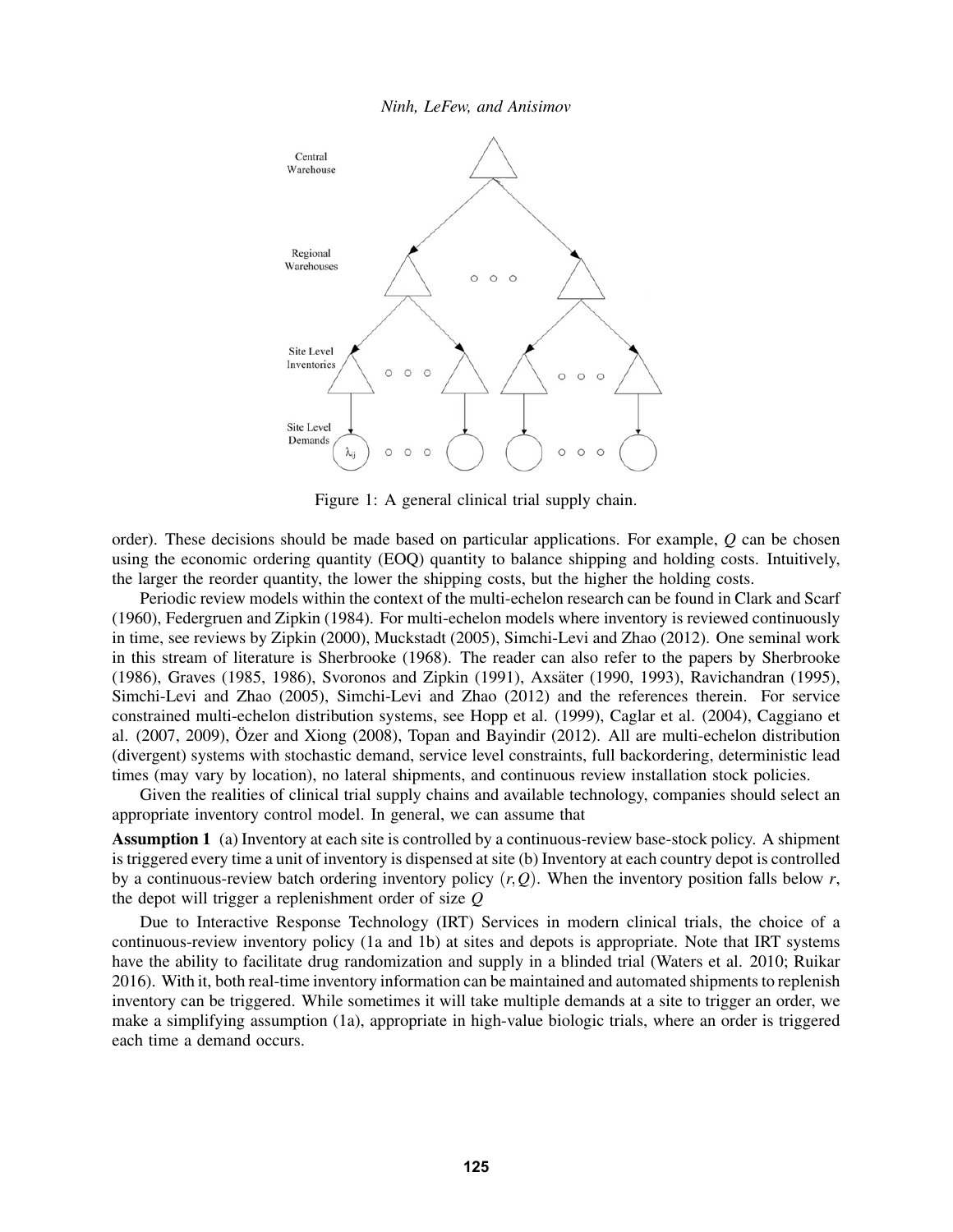#### <span id="page-8-0"></span>4.3 Impacts of Randomization

In this section, we outline our main ideas on the drug supply strategies for both the initial stage and an on-going study. Recall that the arrival rates at site  $\lambda_m, m \in \mathcal{M}$  are assumed to be randomly distributed according to a prior gamma distribution. Initially, recruitment data is unavailable and thus the parameters  $(\alpha, \beta)$  must be estimated based on planned (or historical data from the same therapeutic area and similar countries) data provided by study managers. Based on these estimates, we can devise a tentative plan for the amount of supply needed and a more refined plan is attained over time given further observed recruitment data. In summary, at the initial stage, some initial amount of supply is sent to each regional depot to cover the patient demand for some period until the next shipment will be delivered. Note that this total supply quantity depends on the type of randomization.

At some interim time  $t_0$ , we are ready to update the parameters of the  $(r, Q)$  inventory policy specified in **Assumption 1.** In particular, the reorder point  $r$  will be adjusted according to available information up to  $t_0$ , so that there are smaller and smaller replenishment quantities shipped toward the end of the clinical trial. First, recall that the inventory level is defined as on-hand inventory minus back-orders, and inventory position as the sum of inventory level and outstanding orders. The inventory position at depots is continuously monitored and as soon as it drops to the reorder point, an order of certain size is placed to the central warehouse. In other words, the reorder point *r* dictates the level of inventory which triggers replenishment of clinical supplies for a particular treatment.

In particular, we can compute the reorder point for a given service-level  $\zeta$  from  $P(D(L) \le r) \ge \zeta$ , where  $D(L)$  is the lead time demand, and  $\zeta$  is a sufficiently high probability. Note that the lead time  $L = \min(L_s, \tilde{T})$ is a random variable reflecting the minimum between the shipping time from the central warehouse to the depot in region  $I_s$  and the remaining time to complete the trial  $\tilde{T}$ . To facilitate the computation of *r*, in what follows we characterize the distribution of lead time demand for a given treatment *a* across all sites in region *I<sup>s</sup>* .

Recall that the study needs to recruit *S* patients at *M* clinical centers. The predictions for the remaining recruitment process can be constructed using the collected information including the number of arrivals  $\kappa_m$  to site *m* and the actual duration of recruitment  $\tau_m = t_0$  in center *m*. In particular, in each center, a new posterior recruitment rate has a gamma distribution with parameters  $(\alpha + \kappa_m, \beta + \tau_m)$ . Note that the number of patients  $N_m(t_0,t)$  arriving at site *m* in the interval  $[t_0,t]$  according to Anisimov (2011) is a negative-binomial random variable with probability mass function

$$
P\{N_m(t_0,t)=n_m\}=\frac{\Gamma(\alpha+\kappa_m+n_m)}{n_m!\Gamma(\alpha+\kappa_m)}\frac{(t-t_0)^{n_m}(\beta+\nu)^{\alpha+\kappa_m}}{(\beta+\tau_m+(t-t_0))^{\alpha+\kappa_m+n_m}},n_m=0,1,\ldots
$$
(7)

where  $\hat{\lambda}_m = \gamma(\alpha + \kappa_m, \beta + \tau_m)$  is the predictive posterior rate for the site. Designate by  $N(t_0, t) =$  $\sum_{m \in \mathcal{M}} N_m(t_0,t)$  the total number of patients arriving to the trial in the same interval [ $t_0,t$ ]. Its distribution can be computed by discrete convolution.

Suppose that there are *A* treatment arms with the allocation specified by  $(k_1, \ldots, k_A)$ , and the block size is given by  $K = \sum_{a \in \mathcal{A}} k_a$ . The number of complete blocks can be computed by  $c = \lfloor S/K \rfloor$ , where  $\lfloor \rfloor$ is the floor function.

#### 4.3.1 Unstratified Randomization

Consider the initial stage when we have to come up with a tentative supply plan based on the parameter estimates of the Gamma prior. The shipping quantities are chosen to cover demands until the next shipment will arrive. Since the unstratified randomization scheme stipulates that patients registered to the study are randomized to treatment arms according to a common list without regard to clinical sites, we can assume that the total number of patients planned to be recruited *S* is a multiple of *K*, without much loss of accuracy. Hence, given *S* arrivals to the system, we can count the total number of patients assigned to treatment arm *a* by  $S^{(a)} = \lfloor Sk_a/K \rfloor$  in the whole study, where  $a \in \mathcal{A}$ . Given  $S^{(a)}$ , the number of patients on treatment *a*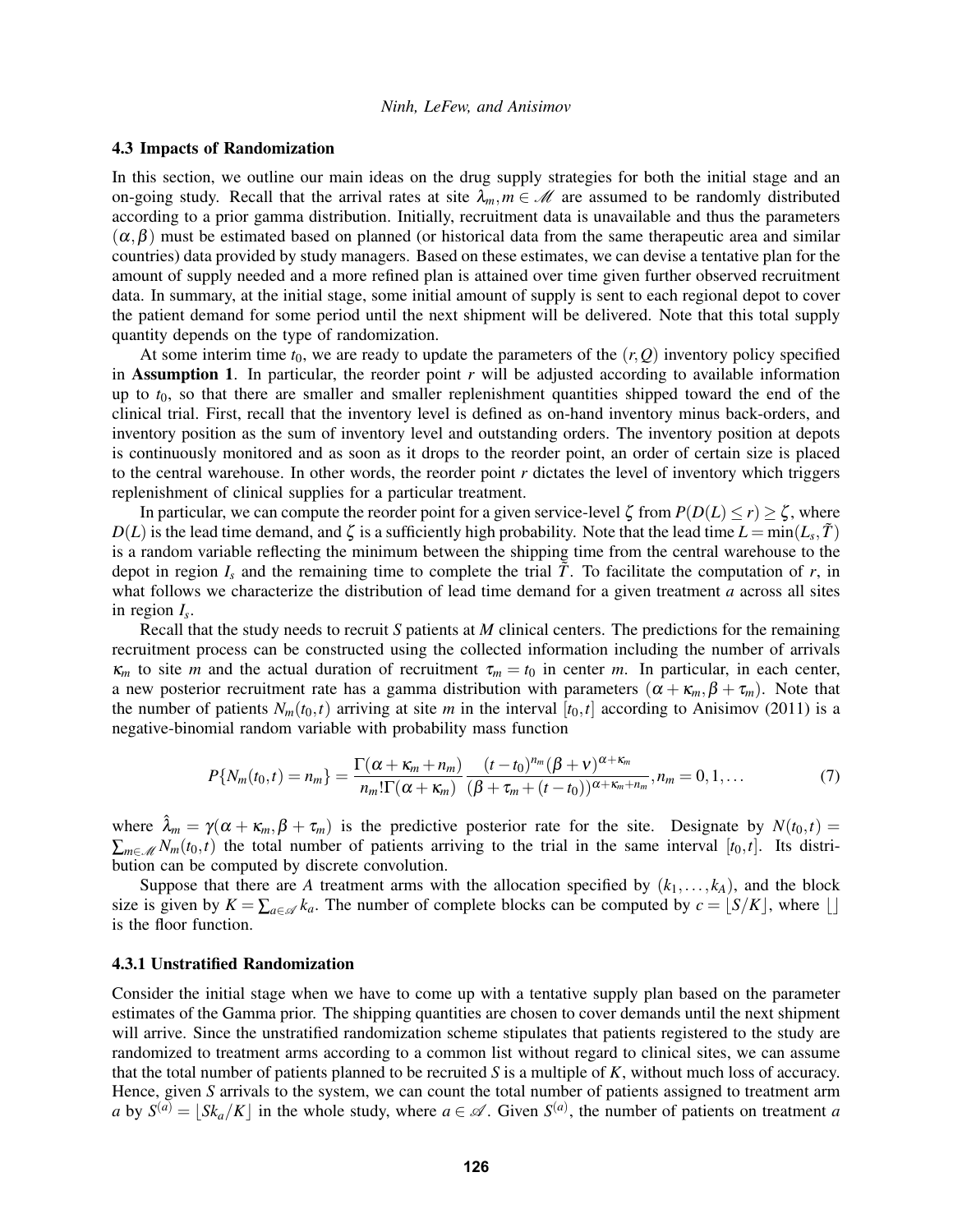in region  $I_s$  follows a beta distribution (see (3)), that is,

$$
P\{N_{I_s}^{(a)}=n_{I_s}^{(a)}\}=p(S^{(a)},M,M_s,\alpha,n_{I_s}^{(a)}).
$$
\n(8)

Consequently, the initial shipping quantities can be easily computed to ensure a prescribed risk-level  $P\{N_{L}^{(a)}\}$  $\left\{r_{I_s}^{(a)} \leq r_{I_s}\right\} \geq 1 - \varepsilon$ . Note that we have

$$
P\{N_{I_s}^{(a)} \le r_{I_s}\} = \sum_{i=0}^{r_{I_s}} p(S^{(a)}, M, M_s, \alpha, i).
$$
\n(9)

In contrast to the planning stage, the reorder point  $r_I$  for an on-going study is supposed to cover the lead time demand only, denoted by  $N_L^{(a)}$  $I_s^{(a)}(L)$ . In the initial stage, the number of patients assigned to treatment arm *a* can be computed based on *S*, however, the number of arrivals during lead time is random and we need to characterize its distribution. First, note that we have

$$
P\{N_{I_s}^{(a)}(L) = n_{I_s}^{(a)}\} = \int_{t=0}^{\infty} P\{N_{I_s}^{(a)}(t) = n_{I_s}^{(a)}\} f_L(t) dt,
$$
\n(10)

where  $f_L(t)$  is the pdf of the lead time. Thus, we need the distribution of patients assigned to a treatment arm in a specific region by conditioning on the number of patients arriving in the interval  $[t_0, t]$ . The number of patients assigned to arm  $a$  in region  $I_s$  is given by

$$
P\{N_{I_s}^{(a)}(t_0,t)=n_{I_s}^{(a)}\}=\sum_n P\{N_{I_s}^{(a)}(t_0,t)=n_{I_s}^{(a)}|N(t_0,t)=n\}P\{N(t_0,t)=n\},\tag{11}
$$

where the conditional probability is a beta-binomial probability. Note that as the distribution of the remaining time to complete the trial  $\tilde{T}$  can be calculated (Anisimov and Fedorov 2007; Anisimov 2011), so to the pdf of the lead time can be easily calculated.

By the definition of unstratified randomization, within each group the patients are distributed among centers according to beta-binomial distribution independently from other groups. Thus, for any region *I<sup>s</sup>* , we have

$$
P\{N_{I_s}^{(a)}(t_0,t)=n_{I_s}^{(a)}|N(t_0,t)=n)\}=p\left(\left\lfloor\frac{n}{K}k_a\right\rfloor,M,M_s,\alpha+\kappa_m,n_{I_s}^{(a)}\right),\tag{12}
$$

where for any  $n_L^{(a)}$  $I_s^{(a)} = 0, \ldots, S^{(a)},$ 

$$
p(S^{(a)}, M, M_s, \alpha, n_I^{(a)}) = {S^{(a)} \choose n_I^{(a)}} \frac{\mathcal{B}(\alpha M_s + n_I^{(a)}, \alpha (M - M_s) + S^{(a)} - n_I^{(a)})}{\mathcal{B}(\alpha M_s, \alpha (M - M_s))}.
$$
 (13)

## 4.3.2 Stratified Randomization

Similarly to unstratified randomization, in the initial stage, we provide a plan for the entire recruitment period using estimates of relevant model parameters. Denote by  $N<sub>m</sub>$  the number of patients arrived to clinical site *m*. If it is not a multiple of *K*, then the number of complete blocks can be computed by  $c_m = \lfloor N_m/K \rfloor$ . There is also one incomplete block that may have an unbalanced number of patients on each treatment arm. Assume that center *m* has an incomplete block of size  $i, i = 1, ..., K - 1$ . Let  $\tilde{N}_m^{(a)}$  be the number of instances of treatment arm *a* in this block, which has a hypergeometric distribution

$$
P\{\tilde{N}_m^{(a)} = n_m^{(a)}\} = \frac{\binom{k_a}{n_m^{(a)}}\binom{K-k_a}{i-n_m^{(a)}}}{\binom{K}{i}},\tag{14}
$$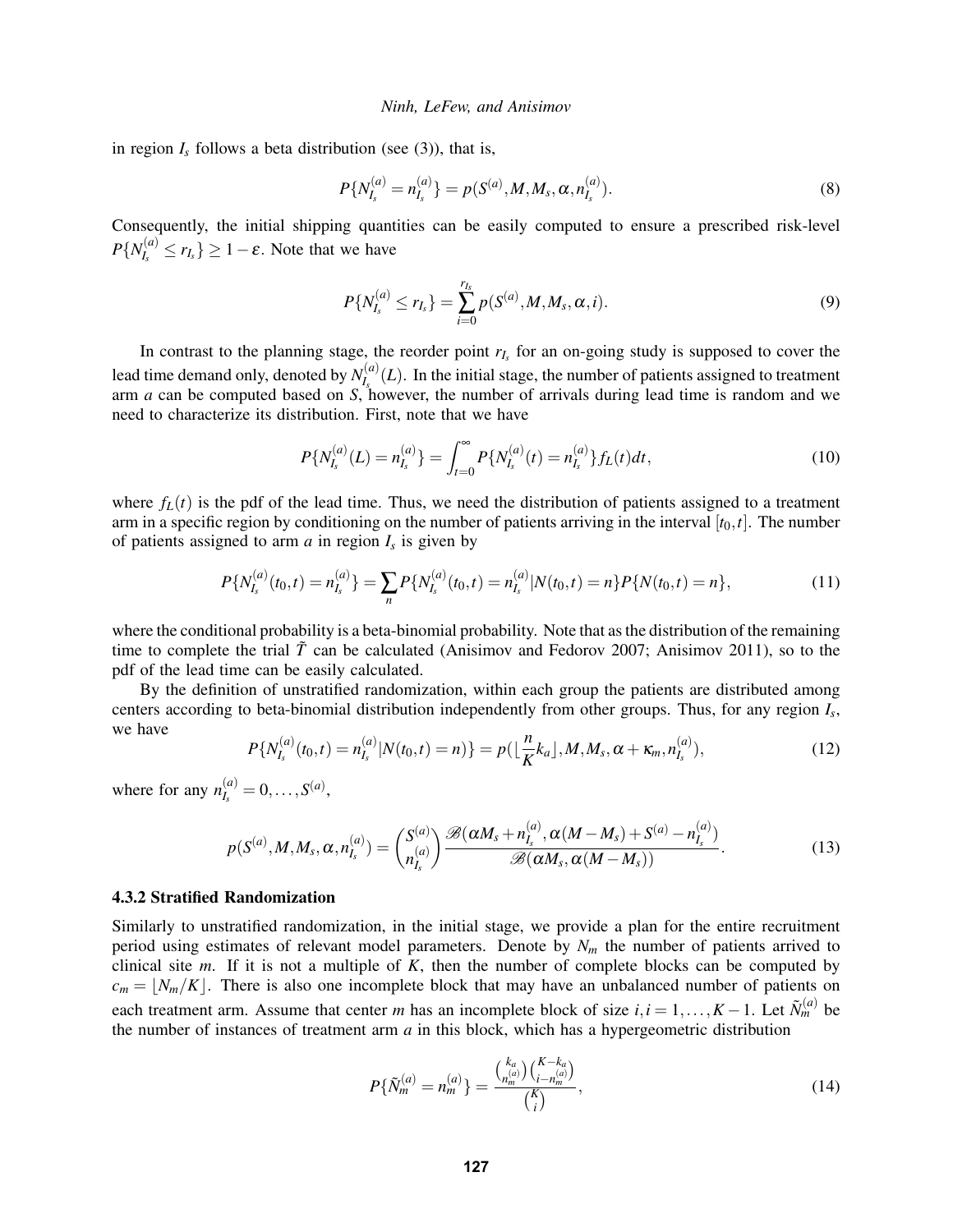for  $n_m^{(a)} = 0, 1, \ldots, \min(k_a, i)$ . The number of patients assigned to treatment *a* at site *m* is given by

<span id="page-10-0"></span>
$$
N_m^{(a)} = \lfloor \frac{N_m}{K} \rfloor k_a + \tilde{N}_m^{(a)}.\tag{15}
$$

Since the distribution of  $N_m$  is beta distributed, all characteristics of  $N_m^{(a)}$  can be calculated numerically. Finally, the distribution of  $N_L^{(a)}$  $I_s^{(a)} = \sum_{m \in I_s} N_m^{(a)}$  is computed via discrete convolution.

For an ongoing study, the reorder point is set to cover lead time demand only. Note that

$$
P\{N_{I_s}^{(a)}(L) = n_{I_s}^{(a)}\} = \int_{t=0}^{\infty} P\{N_{I_s}^{(a)}(t) = n_{I_s}^{(a)}\} f_L(t) dt,
$$
\n(16)

where  $f_L(t)$  is the pdf of the lead time. Thus, we need to derive  $P\{N_l^{(a)}\}$  $I_s^{(a)}(t) = n_{I_s}^{(a)}$  $\binom{a}{I_s}$ . This can be achieved by convolving the distribution of  $N_m^{(a)}(t)$ . The distribution of  $N_m^{(a)}(t)$  can be found in a similar way as in [\(15\)](#page-10-0), however, in place of  $N_m$  should be  $N_m(t)$  and the distribution of  $N_m(t)$  is given in [\(7\)](#page-6-1).

## 5 CONCLUSION

This tutorial offers an overview of clinical trial supply chains, highlighting modeling challenges and providing realistic assumptions for simulation of an end-to-end drug supply management system for multi-center trials. More importantly, it outlines an analytical simulation approach based on closed-form formulas, which has numerous advantages compared to pure simulation techniques, especially in computational efficiency. In particular, our approach is built upon a well-established stochastic model for patient recruitment, the Poisson-gamma model, to predict the lead time demand given a risk level. With the obtained closed-form formulas, the attendant simulation can help facilitate a systematic study of different effects (risk level, number of arms, number of depots, etc.) on the total supply chain costs.

Note that besides simulation, there exists several papers in the literature employing optimization methods to tackle supply planning and network design problems in clinical trials (see, e.g., Leachman et al. 2014; Fleischhacker et al. 2015, Zhao et al. 2018; Zhao et al. 2019). However, to gain computational tractability, these papers generally assume restricted conditions on randomization schemes or the number of arms in a study. Clearly, a benefit of analytical modeling is that the true optimal solution can be found quickly. In contrast, a pure simulation model requires the inventory policy as an input and then simulates the service level performance. Thus, prior to deciding an inventory policy, simulation models require multiple combinations of inventory policies to be tested with each one requiring multiple Monte Carlo simulations to ensure that the risk level is met (Anisimov 2011b).

It is worthwhile to explore simulation-optimization techniques for clinical trial supply simulation. Note that simulation-optimization has been used for other supply chain planning problems, see, e.g., Ingallis (1998), Hicks (1999), Banks et al. (2002), Chwif et al. (2002), Joines et al. (2002), Truong and Azadivar (2003), Deleris and Erhun (2005), Van Der Zee and Van Der Vorst (2005). For references on general simulation-optimization techniques, we refer the reader to Carson and Maria (1997), Andradóttir (1998a,b), April et al. (2003), Swisher et al. (2010), Fu (2002, 2013), Fu et al. (2014).

Lastly, we point out that there are other important problems in clinical trial supply chains that can greatly benefit from simulation. Site selection is a case in point. Site selection includes site identification, site assessment and selection of the best sites aligned with study goals and limited resources. It is one of the most important and challenging problems in clinical trials planning, and poor site selection may cause delays, wastage, and potentially compromise trial results. Utilizing historical data to estimate predicted arrival rates at sites under consideration, planners may perform simulations to assess the predicted production, shipping, and inventory costs under various site selection choices.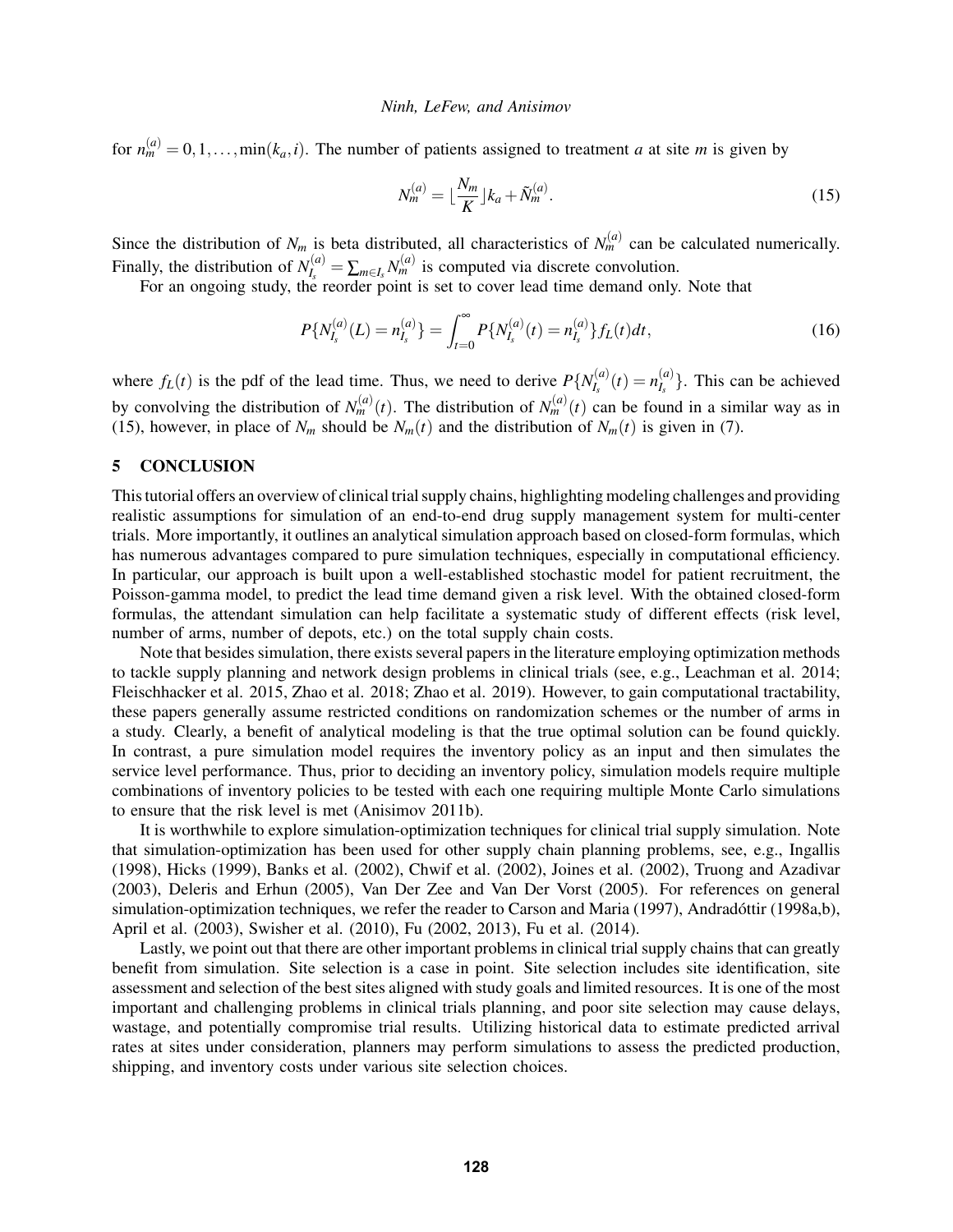#### **REFERENCES**

- Abdelkafi, C., B. Beck, B. David, C. Druck, and M. Horoho. 2009. "Balancing Risk and Costs to Optimize the Clinical Supply ChainA Step beyond Simulation". *Journal of Pharmaceutical Innovation* 4(3):96–106.
- Akobeng, A. 2005. "Understanding Randomized Controlled Trials". *Archives of Disease in Childhood* 90(8):840–844.
- Andradóttir, S. 1998a. "A Review of Simulation Optimization Techniques". In *Proceedings of the 1998 Winter Simulation Conference*, Volume 1, edited by D.J. Medeiros, E.F. Watson, J.S. Carson, and M.S. Manivannan, 151–158. Piscataway, New Jersey: Institute of Electrical and Electronics Engineers, Inc.
- Andradóttir, S. 1998b. "Simulation Optimization". *Handbook of Simulation: Principles, Methodology, Advances, Applications, and Practice*: Chapter 9, edited by J. Banks, 307–333.
- Anisimov, V. 2009. "Predictive Modelling of Recruitment and Drug Supply in Multicenter Clinical Trials". In *Proceedings of Joint Statistical Meeting*, Washington, USA, 1248–1259.
- Anisimov, V. 2010. "Drug Supply Modeling in Clinical Trials (Statistical Methodology)". *American Pharmaceutical Outsourcing* 11(3):50–55.
- Anisimov, V. 2011a. "Effects of Unstratified and Centre-stratified Randomization in Multi-centre Clinical Trials". *Pharmaceutical Statistics* 10(1):50–59.
- Anisimov, V. 2011b. "Statistical Modeling of Clinical Trials (Recruitment and Randomization)". *Communications in Statistics-Theory and Methods* 40(19-20):3684–3699.
- Anisimov, V. 2016. "Discussion on the Paper Real-Time Prediction of Clinical Trial Enrollment and Event Counts: A Review, by D.F. Heitjan, Z. Ge, and G.S. Ying". *Contemporary Clinical Trials* 46:7–10.
- Anisimov, V., D. Downing, and V. Fedorov. 2007. "Recruitment in Multicentre Trials: Prediction and Adjustment". In *mODa 8-Advances in Model-Oriented Design and Analysis*, 1–8. Springer.
- Anisimov, V., and V. Fedorov. 2007. "Modelling, Prediction and Adaptive Adjustment of Recruitment in Multicentre Trials". *Statistics in Medicine* 26(27):4958–4975.
- Anisimov, V., G. Mijoule, and N. Savy. 2014. "Statistical Modelling of Recruitment in Multicentre Clinical Trials with Patients dropout". *Statistics in Medicine*.
- Anisimov, V., W. Yeung, and D. Coad. 2017. "Imbalance Properties of Centre-stratified Permuted-block and Complete Randomisation for Several Treatments in a Clinical Trial". *Statistics in Medicine* 36(8):1302–1318.
- April, J., M. Better, F. Glover, and J. Kelly. 2004. "New Advances and Applications for Marrying Simulation and Optimization". In *Proceedings of the 2004 Winter Simulation Conference*, Volume 1, edited by R.G. Ingalls, M.D. Rossetti, J.S. Smith, and B.A. Peters, 255–260. Piscataway, New Jersey: Institute of Electrical and Electronics Engineers, Inc.
- April, J., F. Glover, J. Kelly, and M. Laguna. 2003. "Practical Introduction to Simulation Optimization". In *Proceedings of the 2003 Winter Simulation Conference*, edited by S. Chick et al., 71–78. Piscataway, New Jersey: Institute of Electrical and Electronics Engineers, Inc.
- Avorn, J. 2015. "The \$2.6 Billion Pill Methodologic and Policy Considerations". *New England Journal of Medicine* 372(20):1877– 1879.
- Axsater, S. 1990. "Simple Solution Procedures for a Class of Two-echelon Inventory Problems". ¨ *Operations Research* 38(1):64–69.
- Axsäter, S. 1993. "Continuous Review Policies for Multi-level Inventory Systems with Stochastic Demand". *Handbooks in operations research and management science* 4:175–197.
- Azoury, K. 1985. "Bayes Solution to Dynamic Inventory Models under Unknown Demand Distribution". *Management Science* 31(9):1150–1160.
- Banks, J., S. Buckley, S. Jain, P. Lendermann, and M. Manivannan. 2002. "Panel Session: Opportunities for Simulation in Supply Chain Management". In *Proceedings of the 2002 Winter Simulation Conference*, Volume 2, edited by E. Yücesan, C.–H. Chen, J.L. Snowdon, and J.M. Charnes, 1652–1658. Piscataway, New Jersey: Institute of Electrical and Electronics Engineers, Inc.
- Bonate, P. 2000. "Clinical Trial Simulation in Drug Development". *Pharmaceutical Research* 17(3):252–256.
- Caggiano, K., P. Jackson, J. Muckstadt, and J. Rappold. 2007. "Optimizing Service Parts Inventory in a Multiechelon, Multi-item Supply Chain With Time-based Customer Service-level Agreements". *Operations Research* 55(2):303–318.
- Caggiano, K., P. Jackson, J. Muckstadt, and J. Rappold. 2009. "Efficient Computation of Time-based Customer Service Levels in a Multi-item, Multi-echelon Supply Chain: A Practical Approach for Inventory Optimization". *European Journal of Operational Research* 199(3):744–749.
- Caglar, D., C. Li, and D. Simchi-Levi. 2004. "Two-echelon Spare Parts Inventory System Subject To a Service Constraint". *IIE Transactions* 36(7):655–666.
- Carson, Y., and A. Maria. 1997. "Simulation Optimization: Methods and Applications". In *Proceedings of the 1997 Winter Simulation Conference*, edited by S. Andradottir, K.J. Healy, D.H. Withers, and B.L. Nelson, 118–126. Piscataway, New ´ Jersey: Institute of Electrical and Electronics Engineers, Inc.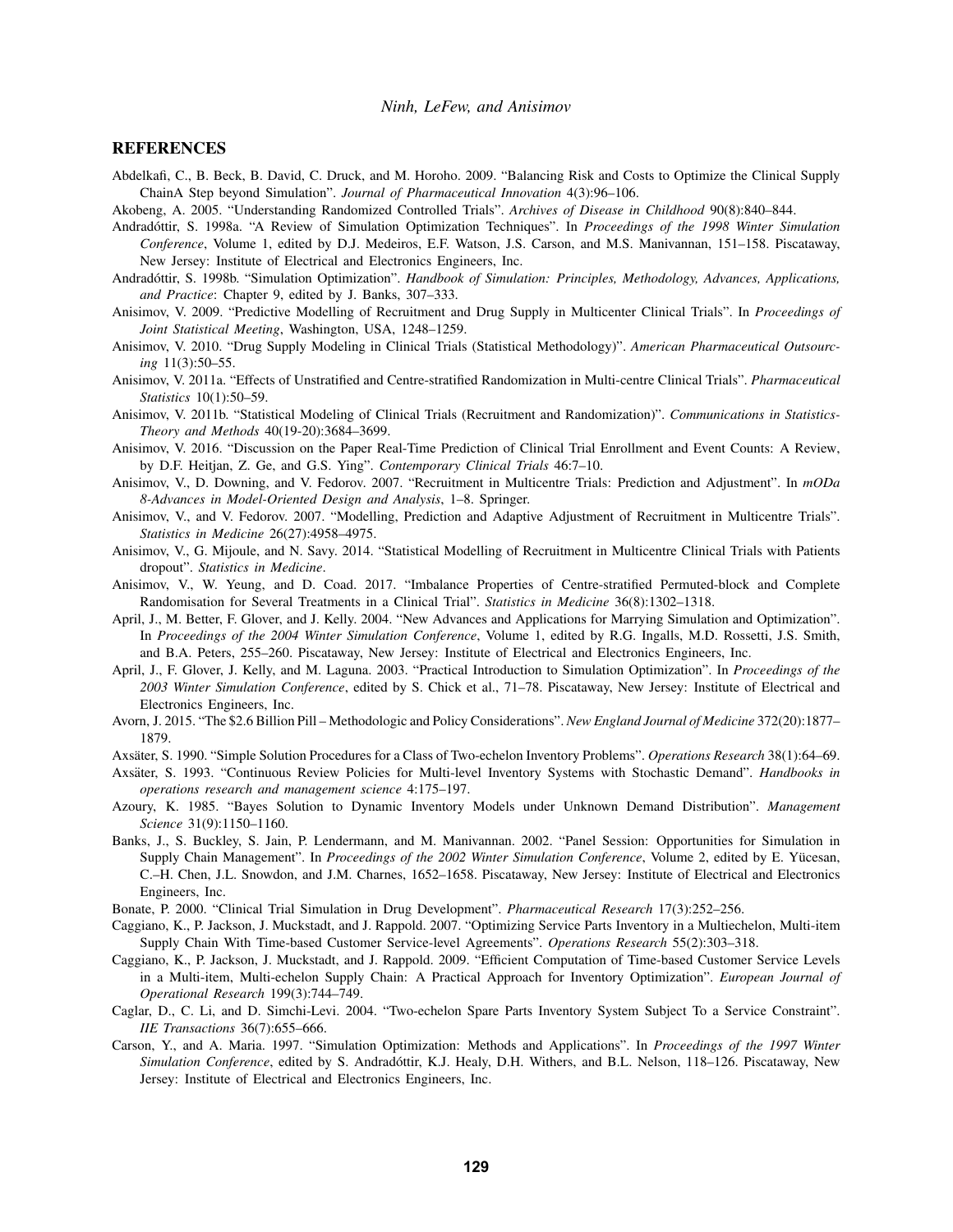- Chen, Y., L. Mockus, S. Orcun, and G. Reklaitis. 2012. "Simulation-optimization Approach to Clinical Trial Supply Chain Management with Demand Scenario Forecast". *Computers & Chemical Engineering* 40:82–96.
- Chwif, L., M. Barretto, and E. Saliby. 2002. "Supply Chain Analysis: Spreadsheet or Simulation?". In *Proceedings of the 2002 Winter Simulation Conference*, edited by E. Yücesan, C.–H. Chen, J.L. Snowdon, and J.M. Charnes, 59–66. Piscataway, New Jersey: Institute of Electrical and Electronics Engineers, Inc.
- Clark, A., and H. Scarf. 1960. "Optimal Policies for a Multi-echelon Inventory Problem". *Management science* 6(4):475–490.
- Deleris, L., and F. Erhun. 2005. "Risk Management in Supply Networks using Monte-Carlo Simulation". In *Proceedings of the 2005 Winter Simulation Conference*, edited by M.E. Kuhn, N.M. Steiger, F.B. Armstrong, and J.A. Joines, 1643–1649. Piscataway, New Jersey: Institute of Electrical and Electronics Engineers, Inc.
- Ding, H., L. Benyoucef, X. Xie, C. Hans, and J. Schumacher. 2004. "One a New Tool for Supply Chain Network Optimization and Simulation". In *Proceedings of the 2004 Winter Simulation Conference*, edited by R.G. Ingalls, M.D. Rossetti, J.S. Smith, and B.A. Peters, 1404–1411. Piscataway, New Jersey: Institute of Electrical and Electronics Engineers, Inc.
- Durr, S. 2017. "Meeting the Clinical Supply Challenge with IRT". *Applied Clinical Trials*.
- FDA 2018. "Adaptive Designs for Clinical Trials of Drugs and Biologics". *Center for Biologics Evaluation and Research (CBER)*.
- Federgruen, A., and P. Zipkin. 1984. "Approximations of Dynamic, Multilocation Production and Inventory Problems". *Management Science* 30(1):69–84.
- Fleischhacker, A., A. Ninh, and Y. Zhao. 2015. "Positioning Inventory in Clinical Trial Supply Chains". *Production and Operations Management* 24(6):991–1011.
- Fu, M. 2002. "Optimization for Simulation: Theory vs. Practice". *INFORMS Journal on Computing* 14(3):192–215.
- Fu, M. 2013. "Simulation Optimization". In *Encyclopedia of Operations Research and Management Science*, edited by S.I. Gass and M.C. Fu, 1418–1423: Springer.
- Fu, M., G. Bayraksan, S. Henderson, B. Nelson, W. Powell, I. Ryzhov, and B. Thengvall. 2014. "Simulation Optimization: a Panel on the State of the Art in Research and Practice". In *Proceedings of the 2014 Winter Simulation Conference*, edited by A. Tolk, S.Y. Diallo, I.O. Ryzhov, L. Yilmaz, S. Buckley, and J.A. Miller, 3696–3706. Piscataway, New Jersey: Institute of Electrical and Electronics Engineers, Inc.
- Fu, M., F. Glover, and J. April. 2005. "Simulation Optimization: A Review, New Developments, and Applications". In *Proceedings of the 2006 Winter Simulation Conference*, edited by M.E. Kuhl, N.M. Steiger, F.B. Armstrong, and J.A. Joines, 83–95. Piscataway, New Jersey: Institute of Electrical and Electronics Engineers, Inc.
- Gallo, P., C. Chuang-Stein, V. Dragalin, B. Gaydos, M. Krams, and J. Pinheiro. 2006. "Adaptive Designs in Clinical Drug Development — An Executive Summary of the PhRMA Working Group". *Journal of Biopharmaceutical Statistics* 16(3):275– 283.
- Graves, S. 1985. "A Multi-echelon Inventory Model for a Repairable Item with One-for-one Replenishment". *Management Science* 31(10):1247–1256.
- Graves, S. 1996. "A multi-echelon Inventory Model with Fixed Replenishment Intervals". *Management Science* 42(1):1–18.

Guideline, I. H. T. 2001. "Guideline for Good Clinical Practice". *Journal of Postgraduate Medicine* 47(3):199–203.

- Heitjan, D., Z. Ge, and G. Ying. 2015. "Real-time Prediction of Clinical Trial Enrollment and Event Counts: A Review". *Contemporary Clinical Trials* 45:26–33.
- Hicks, D. 1999. "A Four Step Methodology for Using Simulation and Optimization Technologies in Strategic Supply Chain Planning". In *Proceedings of the 1999 Winter Simulation Conference*, Volume 2, edited by P. A. Farrington, H.B. Nembhard, D.T. Sturrock, and G.W. Evans, 1215–1220. Piscataway, New Jersey: Institute of Electrical and Electronics Engineers, Inc.
- Holford, N., S. Ma, and B. Ploeger. 2010. "Clinical Trial Simulation: A Review". *Clinical Pharmacology & Therapeutics* 88(2):166– 182.
- Hopp, W., R. Zhang, and M. Spearman. 1999. "An Easily Implementable Hierarchical Heuristic for a Two-echelon Spare Parts Distribution System". *IIE Transactions* 31(10):977–988.
- Ingallis, R. 1998. "The Value of Simulation in Modeling Supply Chains". In *Proceedings of the 1998 Winter Simulation Conference*, Volume 2, edited by D.J. Medeiros, E.F. Watson, J.S. Carson, and M.S. Manivannan, 1371–1375. Piscataway, New Jersey: Institute of Electrical and Electronics Engineers, Inc.
- Jacobs, S., and B. Jaucot. 2018. "The Quest To Shrink Overage Levels In Clinical Trials". *Pharma IQ*.
- Joines, J., D. Gupta, M. Gokce, R. King, and M. Kay. 2002. "Supply Chain Multi-objective Simulation Optimization". In *Proceedings of the 2002 Winter Simulation Conference*, Volume 2, edited by E. Yucesa, C.–H. Chen, J.L. Snowdon, and ¨ J.M. Charnes, 1306–1314. Piscataway, New Jersey: Institute of Electrical and Electronics Engineers, Inc.
- Lai, D., L. Moyé, B. Davis, L. Brown, and F. Sacks. 2001. "Brownian Motion and Long-term Clinical Trial Recruitment". *Journal of Statistical Planning and Inference* 93(1-2):239–246.
- Leachman, R., L. Johnston, S. Li, and Z. Shen. 2014. "An Automated Planning Engine for Biopharmaceutical Production". *European Journal of Operational Research* 238(1):327–338.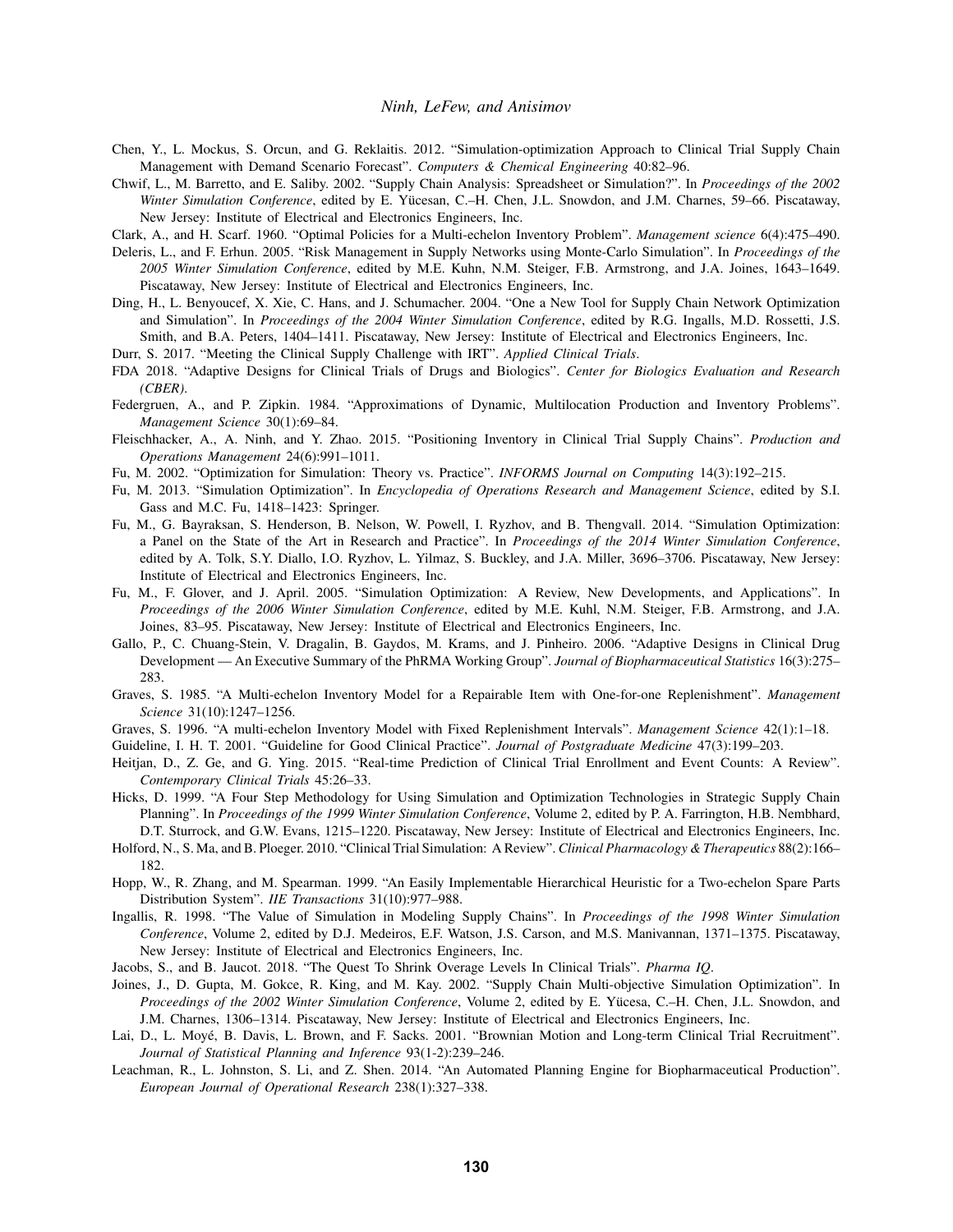- Minois, N., V. Lauwers-Cances, S. Savy, M. Attal, S. Andrieu, V. Anisimov, and N. Savy. 2017. "Using Poisson–gamma Model to Evaluate the Duration of Recruitment Process When Historical Trials Are Available". *Statistics in Medicine* 36(23):3605–3620.
- Minois, N., G. Mijoule, S. Savy, V. Lauwers-Cances, S. Andrieu, and N. Savy. 2015. "Performances of Poisson–Gamma Model for Patients Recruitment in Clinical Trials When There Are Pauses in Recruitment or When the Number of Centres is Small". In *International Workshop on Simulation*, 285–299. Springer.
- Minois, N., S. Savy, V. Lauwers-Cances, S. Andrieu, and N. Savy. 2017. "How to Deal with the Poisson-gamma Model to Forecast Patients' Recruitment in Clinical Trials When There Are Pauses in Recruitment Dynamic?". *Contemporary Clinical Trials Communications* 5:144–152.
- Muckstadt, J. 2005. *Analysis and Algorithms for Service Parts Supply Chains*. Springer, New York, NY.
- Ozer, O., and H. Xiong. 2008. "Stock Positioning and Performance Estimation for Distribution Systems with Service Constraints". ¨ *IIE Transactions* 40(12):1141–1157.
- Patel, N., S. Ankolekar, and P. Senchaudhuri. 2014. "Approaches for Clinical Supply Modelling and Simulation". In *Practical Considerations for Adaptive Trial Design and Implementation*, 273–297.
- Peterson, M., B. Byrom, N. Dowlman, and D. McEntegart. 2004. "Optimizing Clinical Trial Supply Requirements: Simulation of Computer-controlled Supply Chain Management". *Clinical Trials* 1(4):399–412.
- Ravichandran, N. 1995. "Stochastic Analysis of a Continuous Review Perishable Inventory System with Positive Lead Time and Poisson Demand". *European Journal of Operational Research* 84(2):444–457.
- Rowland, C., and J. McMahon. 2004. "Clinical Trials Seen Shifting Overseas". *International Journal of Health Services* 34(3):555– 556.
- Ruikar, V. 2016. "Interactive Voice/web Response System in Clinical Research". *Perspectives in Clinical Research* 7(1):15.

Senn, S. 1997. *Statistical Issues in Drug Development*. John Wiley & Sons.

- Senn, S. 1998. "Some Controversies in Planning and Analysing Multi-centre Trials". *Statistics in Medicine* 17(15-16):1753–1765.
- Sherbrooke, C. 1968. "METRIC: A Multi-echelon Technique for Recoverable Item Control". *Operations Research* 16(1):122–141.
- Sherbrooke, C. 1986. "VARI-METRIC: Improved Approximations for Multi-indenture, Multi-echelon Availability Models". *Operations Research* 34(2):311–319.
- Silver, E., D. Pyke, and R. Peterson. 1998. *Inventory Management and Production Planning and Scheduling*, Volume 3. Wiley New York.
- Simchi-Levi, D., and Y. Zhao. 2012. "Performance Evaluation of Stochastic Multi-echelon Inventory Systems: A Survey". *Advances in Operations Research* 2012.
- Svoronos, A., and P. Zipkin. 1991. "Evaluation of One-for-one Replenishment Policies for Multi-echelon Inventory Systems". *Management Science* 37(1):68–83.
- Swisher, J., P. Hyden, S. Jacobson, and L. Schruben. 2000. "A Survey of Simulation Optimization Techniques and Procedures". In *Proceedings of the 2000 Winter Simulation Conference*, Volume 1, edited by J.A. Joines, R.R. Barton, K. Kang, and P.A. Fishwick, 119–128. Piscataway, New Jersey: Institute of Electrical and Electronics Engineers, Inc.
- Thiers, F., A. Sinskey, and E. Berndt. 2008. "Trends in the Globalization of Clinical Trials". *Nature Reviews Drug Discovery* 7:13– 14.
- Topan, E., and Z. Bayindir. 2012. "Multi-item Two-echelon Spare Parts Inventory Control Problem with Batch Ordering in the Central Warehouse under Compound Poisson Demand". *Journal of the Operational Research Society* 63(8):1143–1152.
- Truong, T., and F. Azadivar. 2003. "Simulation Optimization in Manufacturing Analysis: Simulation-based Optimization for Supply Chain Configuration Design". In *Proceedings of the 2003 Conference on Winter Simulation*, edited by S. Chick, P.J. Sánchez, D. Ferrin, and D.J. Morrice, 1268–1275. Piscataway, New Jersey: Institute of Electrical and Electronics Engineers, Inc.
- Van Der Zee, D., and J. Van Der Vorst. 2005. "A Modeling Framework for Supply Chain Simulation: Opportunities for Improved Decision Making". *Decision Sciences* 36(1):65–95.
- Waters, S., I. Dowlman, K. Drake, L. Gamble, M. Lang, and D. McEntegart. 2010. "Enhancing Control of the Medication Supply Chain in Clinical Trials Managed by Interactive Voice Response Systems". *Drug Information Journal* 44(6):727–740.
- Zacks, S. 1974. "On the Optimality of the Bayes Prediction Policy in Two-echelon Multistation Inventory Models". *Naval Research Logistics (NRL)* 21(4):569–574.
- Zacks, S., and J. Fennell. 1972. "Bayes Adaptive Control of Two-echelon Inventory Systems I: Development for a Special Case of One-station Lower Echelon and Monte Carlo Evaluation". *Naval Research Logistics (NRL)* 19(1):15–28.
- Zacks, S., and J. Fennell. 1974. "Bayes Adaptive Control of Two-echelon Inventory Systems, II: The Multistation Case". *Naval Research Logistics (NRL)* 21(4):575–593.
- Zhang, Q., and D. Lai. 2011. "Fractional Brownian Motion and Long Term Clinical Trial Recruitment". *Journal of Statistical Planning and Inference* 141(5):1783–1788.
- Zhao, H., E. Huang, R. Dou, and K. Wu. 2019. "A Multi-Objective Production Planning Problem with the Consideration of Time and Cost in Clinical Trials". *Expert Systems with Applications*.